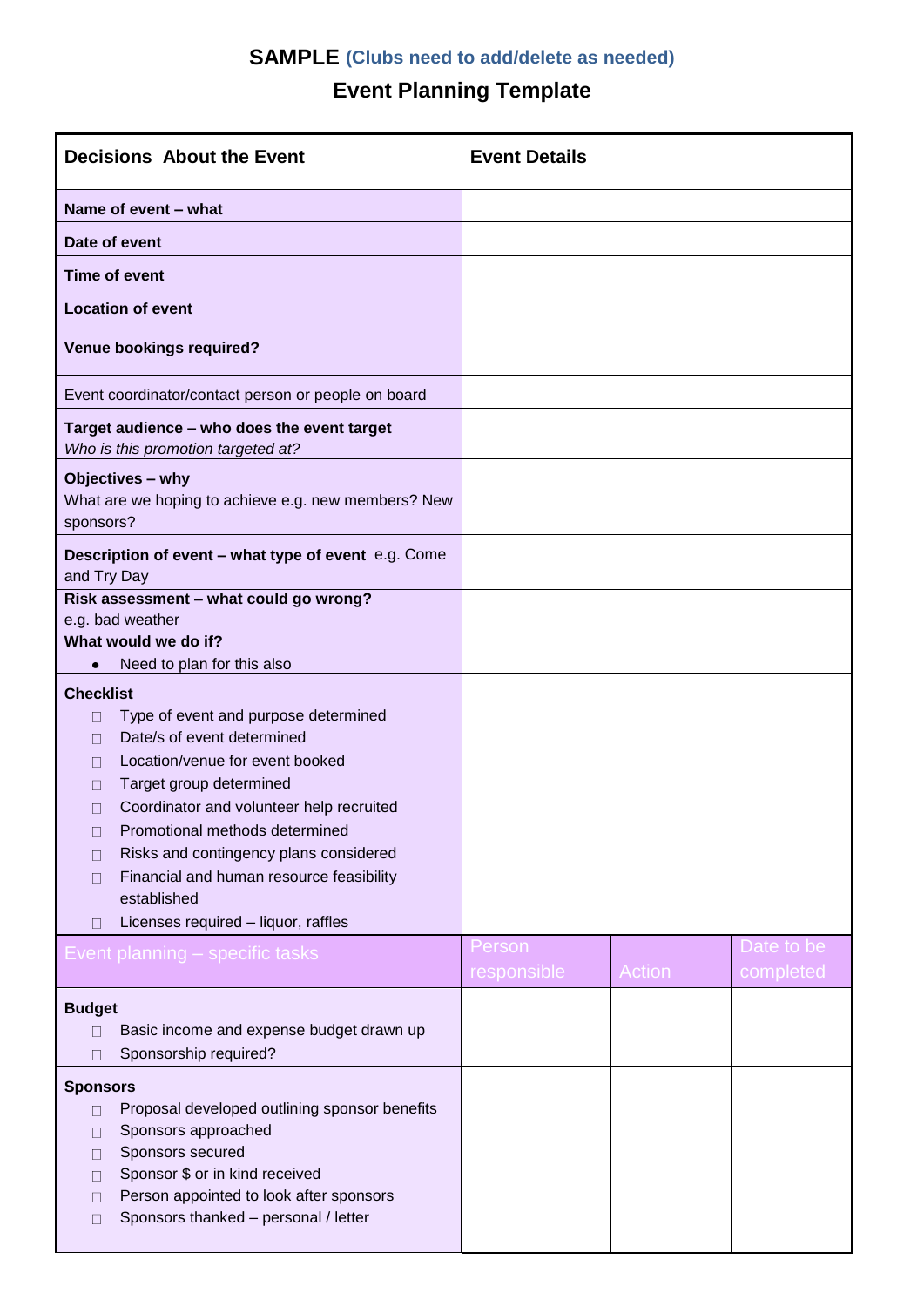|                                | Event planning - specific tasks                                 | Person      |        | Date to be |
|--------------------------------|-----------------------------------------------------------------|-------------|--------|------------|
|                                |                                                                 | responsible | Action | completed  |
| <b>Promotion</b>               |                                                                 |             |        |            |
| П                              | Team organized to look after promotion                          |             |        |            |
| П                              | Details placed on web site                                      |             |        |            |
| П                              | Emails and SMS messages list established                        |             |        |            |
| $\Box$<br>П                    | Fliers developed and distributed<br>Items in school newsletters |             |        |            |
| $\Box$                         | Advertisement in paper                                          |             |        |            |
| $\Box$                         | Signage developed and erected                                   |             |        |            |
| П                              | Community announcements organised                               |             |        |            |
| $\mathsf{L}$                   | Media contacts contacted                                        |             |        |            |
| $\mathsf{L}$                   | Media releases written and submitted                            |             |        |            |
|                                |                                                                 |             |        |            |
| <b>Volunteers</b>              |                                                                 |             |        |            |
| □                              | Map out volunteer roles needed for the event                    |             |        |            |
| П                              | Recruit volunteers with appropriate skills                      |             |        |            |
| П                              | Assign someone to support volunteers                            |             |        |            |
| $\mathsf{L}$                   | Organise volunteers into teams or pairs                         |             |        |            |
| $\mathsf{L}$                   | Brief volunteers on what they need to do                        |             |        |            |
| П                              | Volunteers know where the 'go to' person will be                |             |        |            |
| $\mathsf{L}$                   | Volunteers are thanked                                          |             |        |            |
|                                |                                                                 |             |        |            |
| <b>Catering</b>                |                                                                 |             |        |            |
| П                              | Food type decided                                               |             |        |            |
| П                              | Beverages - orange juice, mineral water, tea                    |             |        |            |
|                                | and coffee (instant or percolated)                              |             |        |            |
| □                              | If outsourced - quotes per head received?                       |             |        |            |
| П                              | If internal, preparation site determined                        |             |        |            |
| П                              | Power required                                                  |             |        |            |
| $\Box$                         | Equipment required - list established                           |             |        |            |
| П                              | Tables, tablecloths, cups and saucers                           |             |        |            |
| $\mathsf{L}$                   | Plates, napkins, knives and forks, gloves                       |             |        |            |
| П                              | If for sale - menu and price list                               |             |        |            |
| П                              | Special dietary requirements catered for                        |             |        |            |
| $\mathsf{L}$                   | Volunteers recruited to assist                                  |             |        |            |
| П<br>П                         | Bar<br>Liquor License acquired                                  |             |        |            |
| П                              | RSA trained volunteers organised                                |             |        |            |
| Program/running sheet/speeches |                                                                 |             |        |            |
| Ш                              | Program finalized                                               |             |        |            |
| П                              | Program printed / distributed                                   |             |        |            |
| $\mathsf{L}$                   | Running sheet written                                           |             |        |            |
| $\mathsf{L}$                   | PA or microphone etc organised                                  |             |        |            |
| П                              | Speakers approached and confirmed                               |             |        |            |
| П                              | Speakers fully briefed                                          |             |        |            |
| <b>Raffles / Fundraisers</b>   |                                                                 |             |        |            |
| $\Box$                         | Raffle prizes assembled                                         |             |        |            |
| П                              | Raffle books purchased                                          |             |        |            |
| $\mathsf{L}$                   | Raffle sellers organised                                        |             |        |            |
| П                              | Thank you letters to raffle contributors                        |             |        |            |
| <b>Prizes/ Trophies etc</b>    |                                                                 |             |        |            |
|                                |                                                                 |             |        |            |